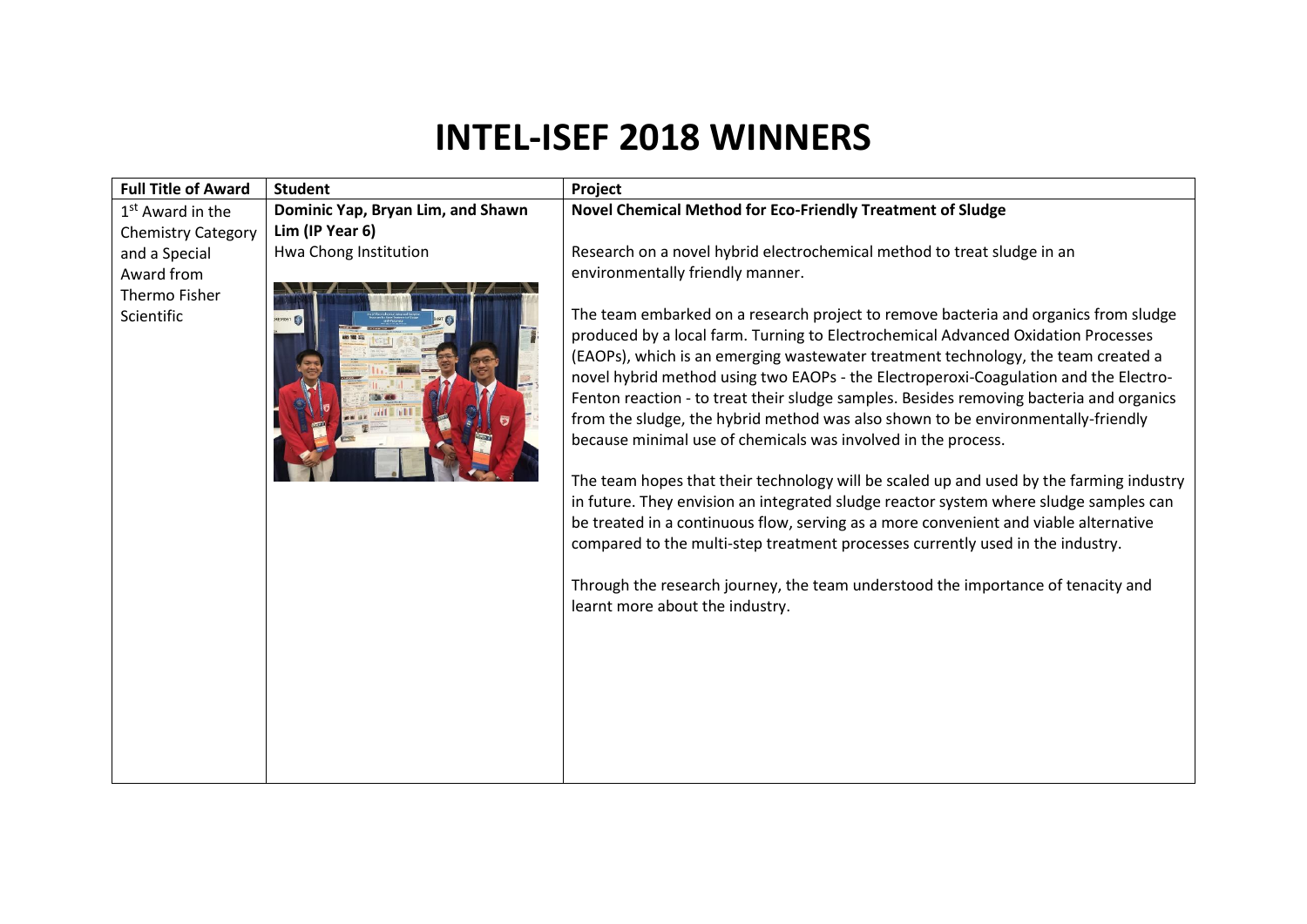| <b>Full Title of Award</b>   | <b>Student</b>                 | Project                                                                                                                                                                                                                                                                                                                                                                                                                                                                                                                                                                                                                                                                                                                                                                                                                                                                                                                  |
|------------------------------|--------------------------------|--------------------------------------------------------------------------------------------------------------------------------------------------------------------------------------------------------------------------------------------------------------------------------------------------------------------------------------------------------------------------------------------------------------------------------------------------------------------------------------------------------------------------------------------------------------------------------------------------------------------------------------------------------------------------------------------------------------------------------------------------------------------------------------------------------------------------------------------------------------------------------------------------------------------------|
| 2 <sup>nd</sup> Award in the | Koo Wei De (Year 6)            | <b>Rotating Magnetic Nanoparticles for Measurement of Gel Microviscosity</b>                                                                                                                                                                                                                                                                                                                                                                                                                                                                                                                                                                                                                                                                                                                                                                                                                                             |
| <b>Materials Science</b>     | <b>National Junior College</b> |                                                                                                                                                                                                                                                                                                                                                                                                                                                                                                                                                                                                                                                                                                                                                                                                                                                                                                                          |
| Category                     |                                | Developed a new way of measuring gel microviscosity using magnetic nanoparticles.                                                                                                                                                                                                                                                                                                                                                                                                                                                                                                                                                                                                                                                                                                                                                                                                                                        |
|                              | <b>T5013</b>                   | Hydrogels have been widely studied for their application in drug delivery systems, and a<br>key factor in controlling the drug release is the microviscosity of the gel, which is time-<br>consuming to measure. Aiming to devise a novel approach to measure gel microviscosity<br>more efficiently, Wei De constructed a low-cost system can measure gel microviscosity<br>in 10 minutes compared to typical measurements, which minimally takes 30 minutes.<br>This allows for fast indication of drug diffusion rates, which is important for gel<br>development. Wei De conducted his research under the mentorship of Dr Yakovlev<br>Nikolai from Institute of Materials Research and Engineering.<br>Wei De shared that his research journey was a fulfilling one which encouraged him to<br>dive deeper into engineering and joining Intel ISEF was a rare opportunity to meet<br>fellow scientists from abroad. |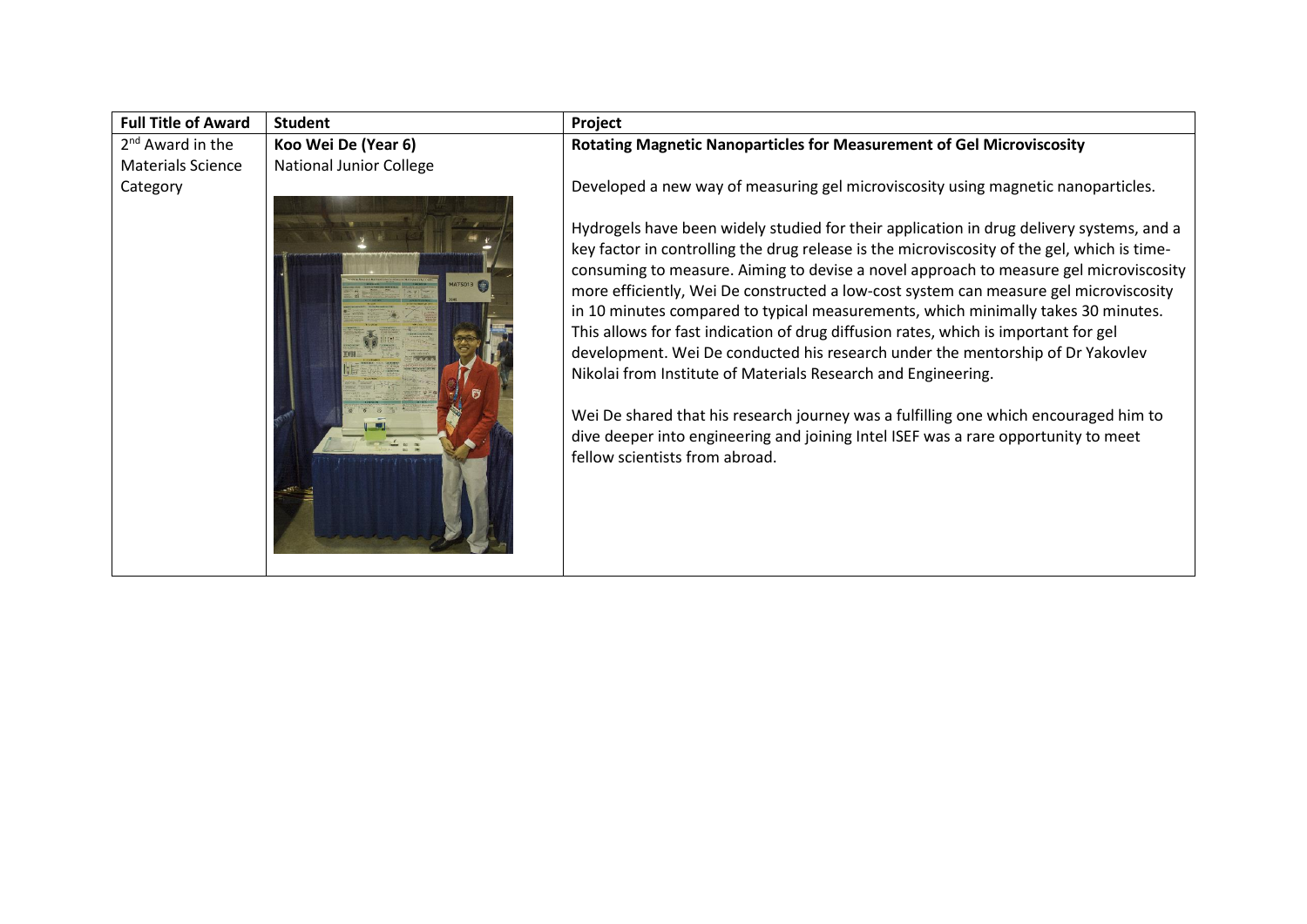| <b>Full Title of Award</b> | <b>Student</b>                 | Project                                                                                  |
|----------------------------|--------------------------------|------------------------------------------------------------------------------------------|
| 3rd Award in the           | Kee Jin Wen (Year 6)           | Developing an On-line Optical Biosensor to Monitor Drug Production                       |
| <b>Chemistry Category</b>  | <b>National Junior College</b> |                                                                                          |
| and a Special              |                                | Constructed an optical biosensor to monitor drug production.                             |
| Award from                 |                                |                                                                                          |
| Spectroscopy               |                                | In light of the changing manufacturing processes in the pharmaceutical industry from     |
| Society of                 |                                | batch processes to continuous processes, Jin Wen developed an optical biosensor to       |
| Pittsburgh                 |                                | monitor concentrations of small molecule metabolites in real time. This allows operators |
|                            |                                | to monitor the condition of the cell culture within the bioreactor. Data obtained from   |
|                            |                                | his experiments proved that this technique could be applied in the monitoring of         |
|                            |                                | bioprocesses on an industrial scale.                                                     |
|                            |                                |                                                                                          |
|                            |                                | Jin Wen conducted his research under the mentorship of Dr Yakovlev Nikolai from the      |
|                            |                                | A*STAR Institute of Materials Research and Engineering. Jin Wen felt that he has learnt  |
|                            |                                | much through interacting with scientists and sharing his project with other like-minded  |
|                            |                                | individuals.                                                                             |
|                            |                                |                                                                                          |
|                            |                                |                                                                                          |
|                            |                                |                                                                                          |
|                            |                                |                                                                                          |
|                            |                                |                                                                                          |
|                            |                                |                                                                                          |
|                            |                                |                                                                                          |
|                            |                                |                                                                                          |
|                            |                                |                                                                                          |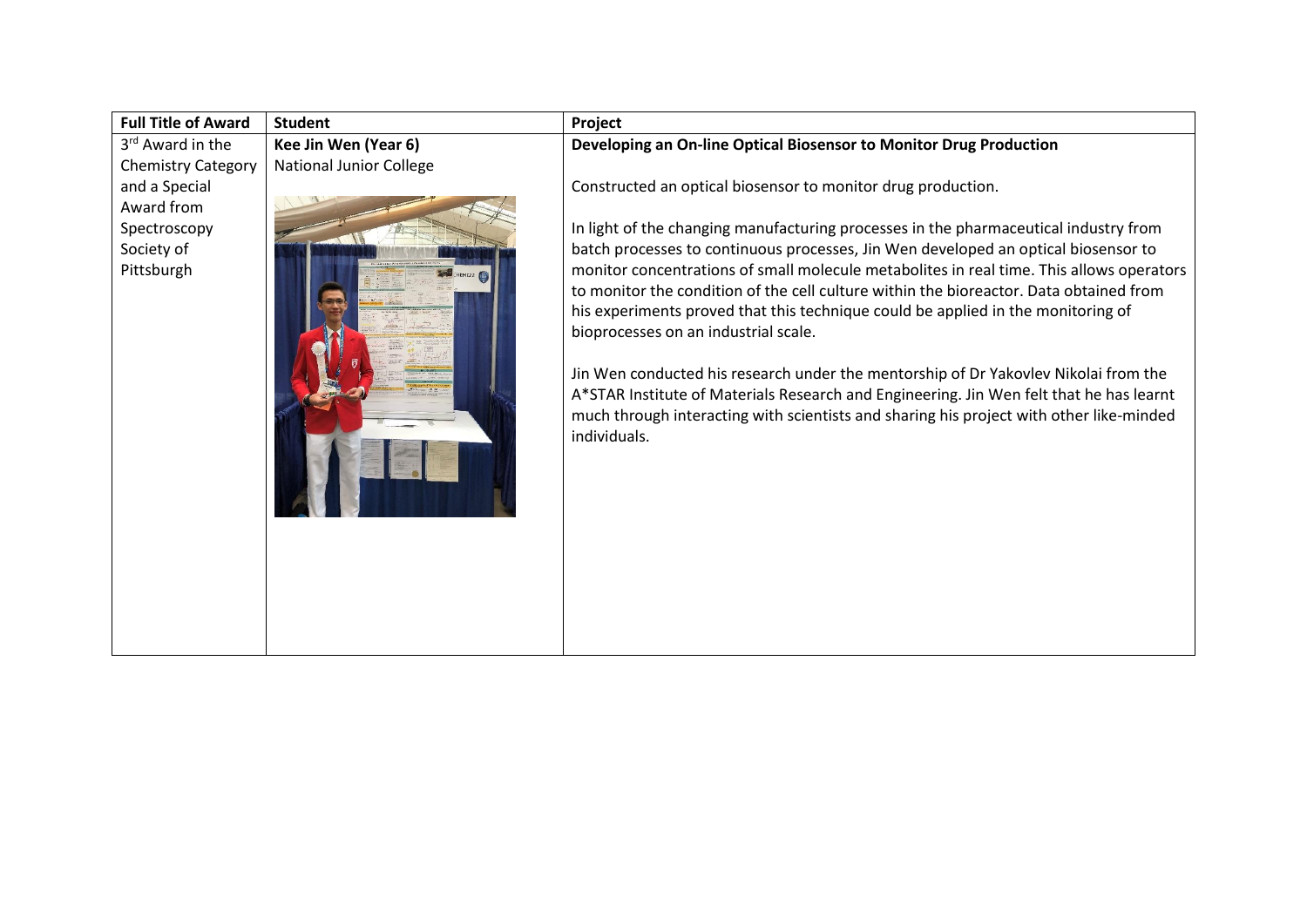| <b>Full Title of Award</b> | <b>Student</b>                      | Project                                                                                                                                                                                                                                                                                                                                                                                                                                         |
|----------------------------|-------------------------------------|-------------------------------------------------------------------------------------------------------------------------------------------------------------------------------------------------------------------------------------------------------------------------------------------------------------------------------------------------------------------------------------------------------------------------------------------------|
| 3rd Award in the           | <b>Russell Yang (Year 6)</b>        | A Topological Perspective on Electrical Systems                                                                                                                                                                                                                                                                                                                                                                                                 |
| Physics and                | NUS High School of Math and Science |                                                                                                                                                                                                                                                                                                                                                                                                                                                 |
| Astronomy                  |                                     | Created an inexpensive way of using electrical circuits to study the properties of exotic                                                                                                                                                                                                                                                                                                                                                       |
| Category                   |                                     | materials, such as graphene, and other topological insulators.<br>Studying real materials is typically very abstract, and require sophisticated equipment<br>costing millions. For his project, Russell used electrical circuits to mimic the structures of<br>real materials, to create an inexpensive and intuitive way of studying the phenomena<br>exhibited by exotic materials such as graphene and other topological insulators. Through |
|                            |                                     | his research, he created what could be the most inexpensive demonstration of<br>topological insulators in the world, potentially slashing costs by over 99%.                                                                                                                                                                                                                                                                                    |
|                            |                                     | This project provides a bridge between electrical engineering and material science,<br>where the scalability and accessibility of electrical circuits allows one to intuitively study                                                                                                                                                                                                                                                           |
|                            |                                     | real materials. Russell conducted his research under the mentorship of Dr Lee Ching Hua<br>from A*STAR Institute of High Performance Computing.                                                                                                                                                                                                                                                                                                 |
|                            |                                     | Russell experienced what it was like to push the forefront of scientific knowledge, which<br>was both rewarding and enlightening. Russell felt that the most exciting part of ISEF<br>was interacting and sharing research experiences with students of a similar interest on<br>an international platform.                                                                                                                                     |
|                            |                                     |                                                                                                                                                                                                                                                                                                                                                                                                                                                 |
|                            |                                     |                                                                                                                                                                                                                                                                                                                                                                                                                                                 |
|                            |                                     |                                                                                                                                                                                                                                                                                                                                                                                                                                                 |
|                            |                                     |                                                                                                                                                                                                                                                                                                                                                                                                                                                 |
|                            |                                     |                                                                                                                                                                                                                                                                                                                                                                                                                                                 |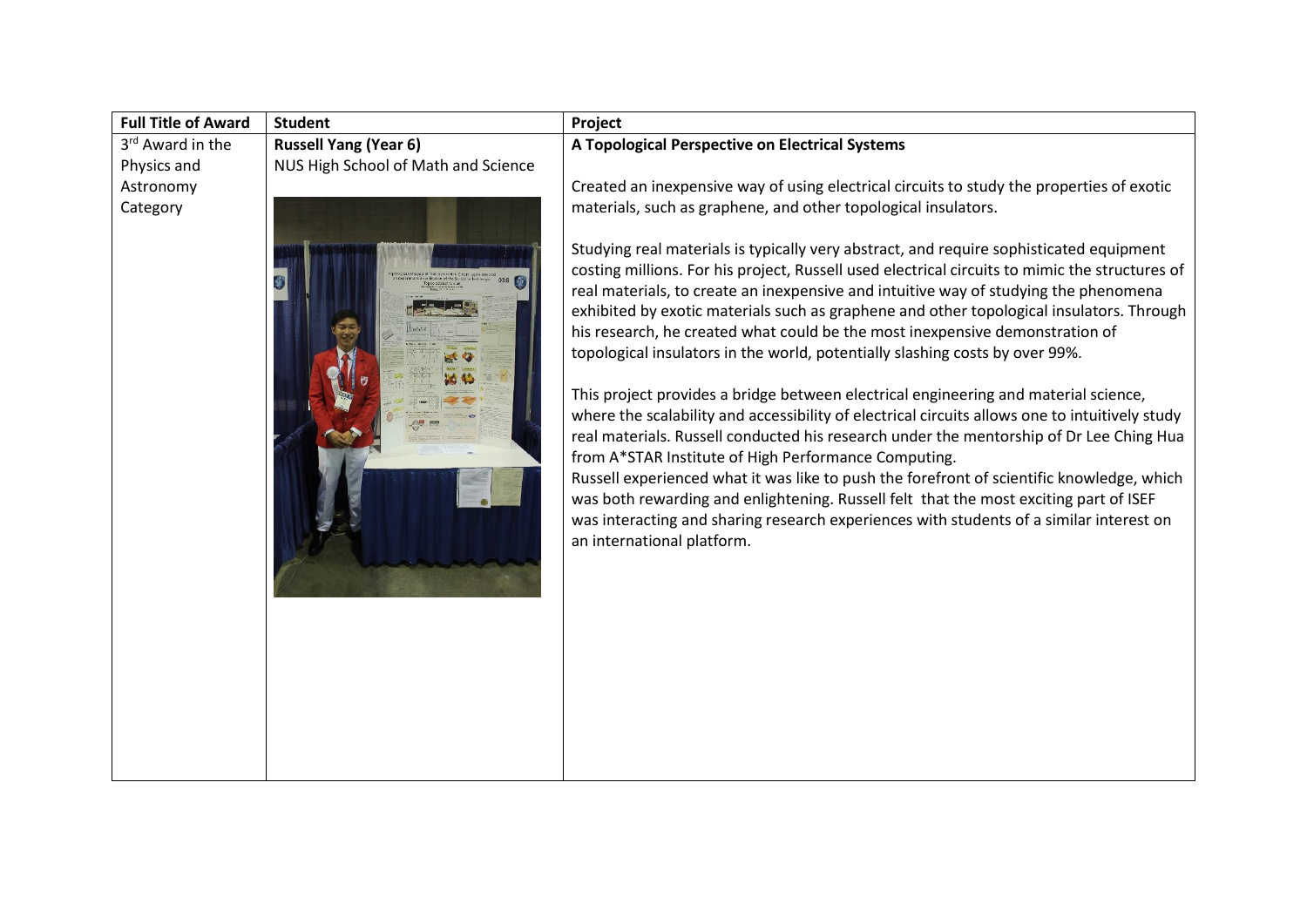| <b>Full Title of Award</b>   | <b>Student</b>      | Project                                                                                                                                                                                                                                                                                                                                                                                                                                                                                                                                                                                                                                                                                                                                                                                                                                                               |
|------------------------------|---------------------|-----------------------------------------------------------------------------------------------------------------------------------------------------------------------------------------------------------------------------------------------------------------------------------------------------------------------------------------------------------------------------------------------------------------------------------------------------------------------------------------------------------------------------------------------------------------------------------------------------------------------------------------------------------------------------------------------------------------------------------------------------------------------------------------------------------------------------------------------------------------------|
| 4 <sup>th</sup> Award in the | Vicky Qu (Year 6)   | A Synthetic Molecule with Potential in Targeting Parkinson's Disease                                                                                                                                                                                                                                                                                                                                                                                                                                                                                                                                                                                                                                                                                                                                                                                                  |
| Biochemistry                 | Raffles Institution |                                                                                                                                                                                                                                                                                                                                                                                                                                                                                                                                                                                                                                                                                                                                                                                                                                                                       |
| Category                     |                     | Synthesised a molecule that targets neurons in the brain, which may lead to a new                                                                                                                                                                                                                                                                                                                                                                                                                                                                                                                                                                                                                                                                                                                                                                                     |
|                              |                     | noninvasive treatment for Parkinson's disease.<br>Vicky's project could lead to the development of a new method for treating Parkinson's<br>disease through the stimulation of mid-brain neurons. She synthesised a molecule that<br>was able to be incorporated into a cell membrane and attract the proteins to the cell<br>surface, stimulating neurite outgrowth. This material, if transplanted in the brain, could<br>potentially allow neuron differentiation and dopamine production, effectively treating<br>Parkinson's without requiring open surgery.<br>Vicky conducted her research under the mentorship of Dr Song-Gil Lee from the A*STAR<br>Institute of Bioengineering and Nanotechnology.<br>Vicky felt that the Intel ISEF was a great platform for students to interact with friends<br>from all over the world who share a passion for science. |